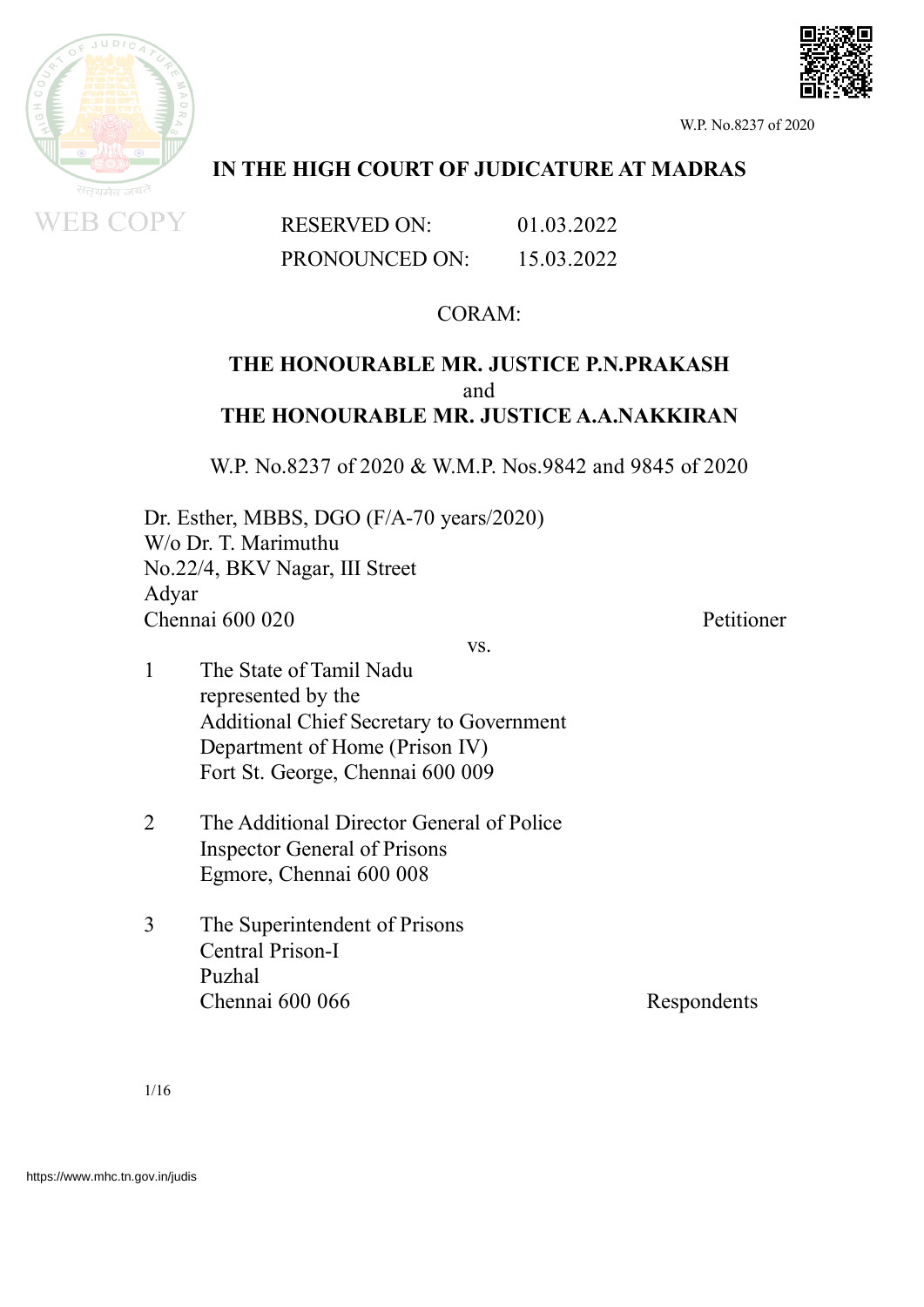



Writ Petition filed under Article 226 of the Constitution of India सतयमेव  $WEB$   $\bigcirc$  seeking a writ of certiorarified mandamus calling for the records pertaining to G.O. (D) No.372, Home (Prison-IV) Department dated 22.07.2019 and for a direction to the respondents to release the petitioner's son John David,

detenu no.4897, confined at the Central Prison – I, Puzhal.

| <b>ORDER</b>    |                                     |
|-----------------|-------------------------------------|
|                 |                                     |
|                 | <b>Additional Public Prosecutor</b> |
|                 | Mr. R. Muniyapparaj                 |
|                 | assisted by                         |
| For respondents | Mr. Hasan Mohamed Jinnah            |
|                 | for Mr. G.R. Hari                   |
| For petitioner  | Mr. A. Ramesh, Sr. Counsel          |

# **P.N.PRAKASH, J.**

This writ petition has been filed seeking quashment of G.O. (D) No.372, Home (Prison-IV) Department dated 22.07.2019, in and by which, the State Level Committee's recommendation for premature release of John David (Life Convict Prisoner No.4897), the son of the petitioner herein, has been turned down and for a mandamus to the respondents to release John David in terms of G.O. (Ms.) No.64 Home (Prison-IV) Department dated 01.02.2018 (for short "G.O. 64").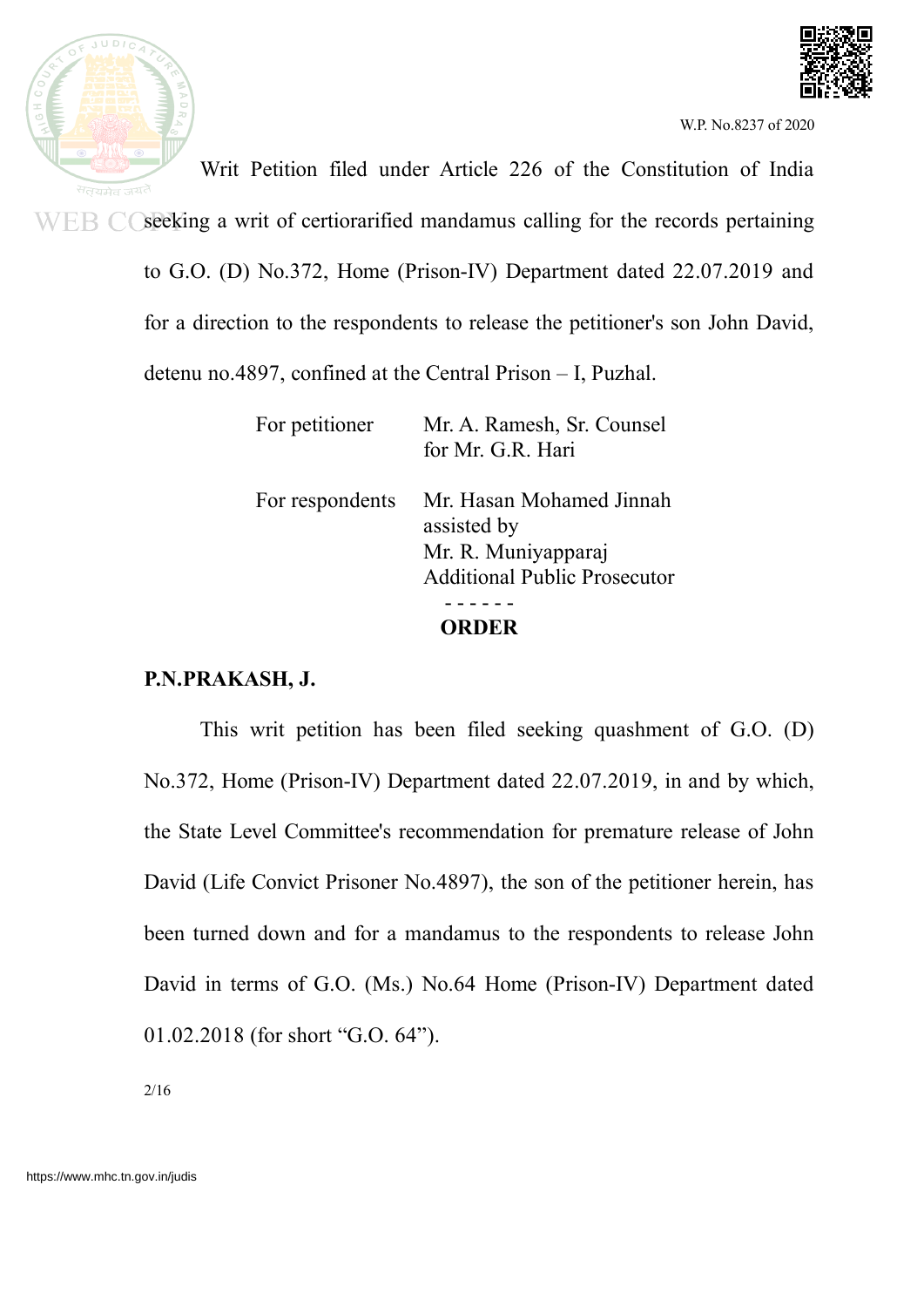



2 The brief facts leading to the filing of this writ petition are as WEB COunder:

> 2.1 John David faced a prosecution in S.C. No.63 of 1997 before the Principal Sessions Court, Cuddalore (for short "the trial Court") for the alleged murder of one Navarasu, a I year student of MBBS course in Annamalai University and the son of a retired Vice Chancellor of Madras University.

> 2.2 Eventually, by judgment and order dated 11.03.1998, he was found guilty by the trial Court of the offences under Sections 364, 342, 302 and 201 IPC and was sentenced to various terms of imprisonment, the maximum being, imprisonment for life for the offences under Sections 364 and 302 IPC.

> 2.3 The Madras High Court allowed his appeal in Crl.A. No.267 of 1998 on 05.10.2001 and the Supreme Court, on 20.04.2011, in Crl.A.No.384 of 2002, reversed the acquittal order of the Madras High Court and restored the conviction and sentence imposed on John David by the trial Court, pursuant to which, John David is now undergoing the sentences.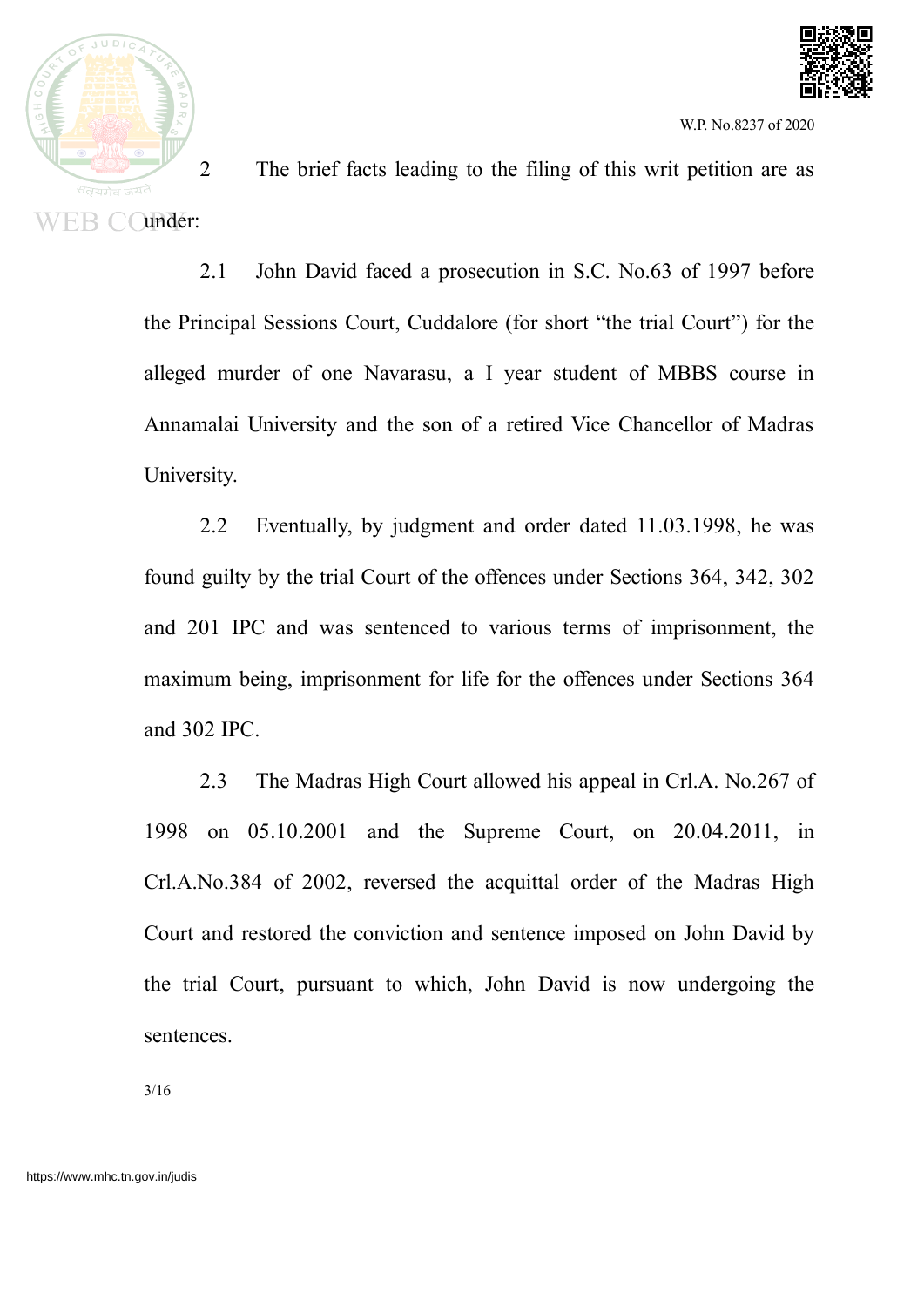



**EB COPY** 2.4 Be that as it may, to commemorate the birth centenary celebrations of Dr. M.G. Ramachandran, the Government of Tamil Nadu issued G.O.64, for premature release of the convict prisoners fixing several eligibility conditions.

> 2.5 Since the case of John David was not considered by the authorities for premature release by extending the benefit under G.O. 64, his mother, the petitioner herein, filed H.C.P. No.525 of 2019 seeking premature release of her son.

> 2.6 During the pendency of the said habeas corpus petition, the State Government passed G.O.(D) No.372, Home (Prison-IV) Department dated 22.07.2019, rejecting the recommendation of the State Level Committee for premature release of John David, challenging which, the present writ petition has been filed for the relief, as stated in the opening paragraph of this order.

> 3 Heard Mr. A. Ramesh, learned Senior Counsel representing Mr.G.R. Hari, learned counsel on record for the petitioner and Mr. Hasan Mohamed Jinnah, learned Public Prosecutor, assisted by 4/16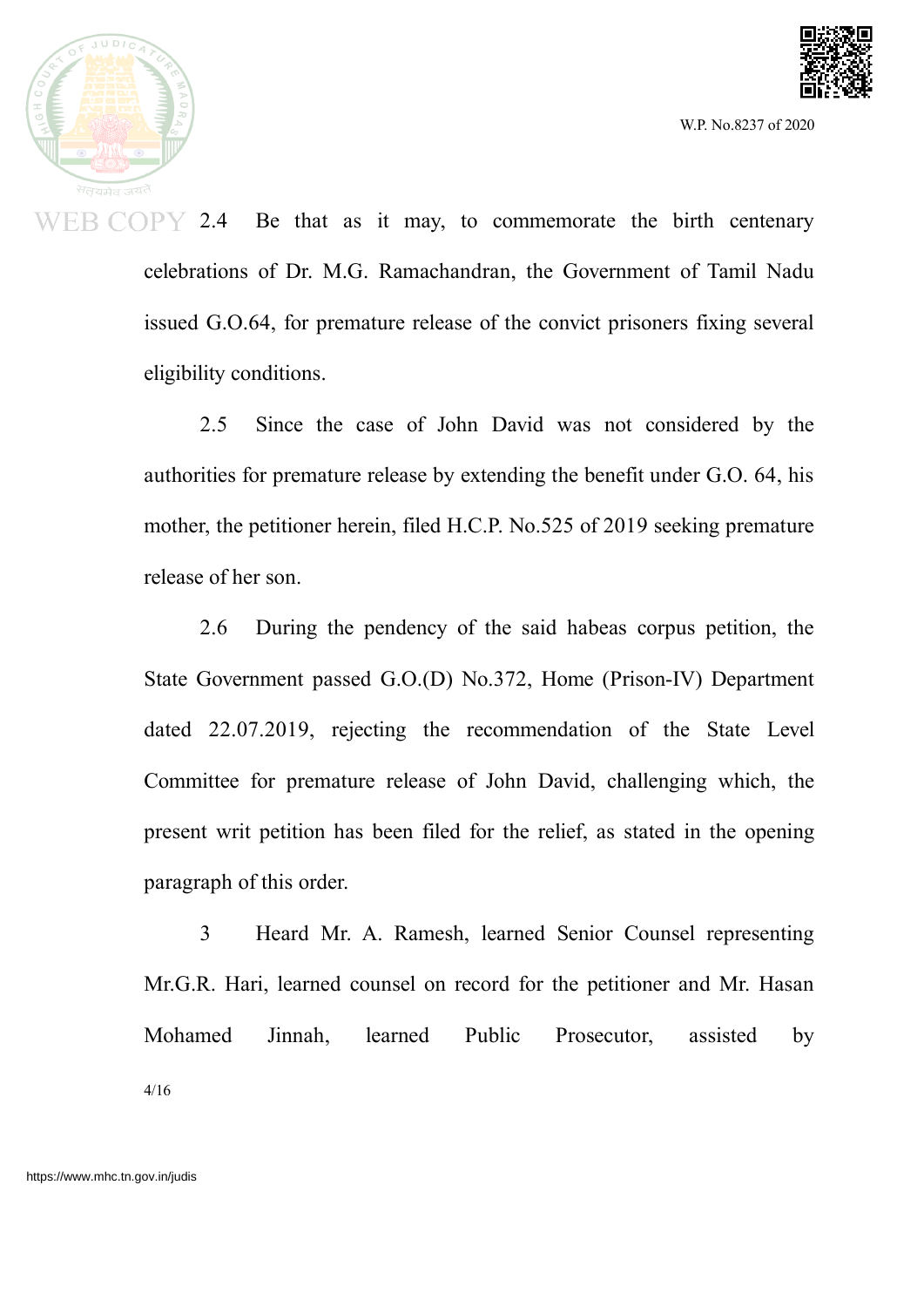



Mr.R.Muniyapparaj, learned Additional Public Prosecutor appearing for the WEB C respondents/State.

4 The State has filed a counter affidavit dated 25.08.2021 and an

additional counter affidavit dated 31.01.2022 in defence of the impugned

order. The operative portion of the impugned order reads as under:

"3. The State Level Committee constituted in the Government Order second read above has recommended for the premature release of the life convict prisoner No.4897, John David, son of David Marimuthu, confined in Central Prison-I, Puzhal.

4. The Government have examined the State Level Committee's recommendation for the premature release of the life convict prisoner No.4897, John David with relevant records. The life convict prisoner No.4897, John David, son of David Marimuthu, confined in Central Prison-I, Puzhal was convicted by the Principal Sessions Judge, Cuddalore on 25.04.2011 in Sessions Case No.63 of 1997 under Section 302, 342 364, 201 of IPC. As the life convict prisoner No.4897, John David, Son of David Marimuthu by using doctor's knife severed the head and torso of Navarasu, (junior student of MBBS in Annamalai University, Chidambaram), son of Dr.P.K.Ponnusamy, then Vice Chancellor of Madras University and thrown the severed parts in various places. In this case, the above life convict prisoner is involved in a brutal murder/heinous crime. Considering the cruel nature of the offence committed by him, the Government has decided to reject the State Level Committee's recommendation for premature release of the Life Convict Prisoner No.4897, John David, son of David Marimuthu, confined in Central Prison-I, Puzhal and order accordingly.

> (By order of the Governor) Niranjan Mardi Additional Chief Secretary to Government"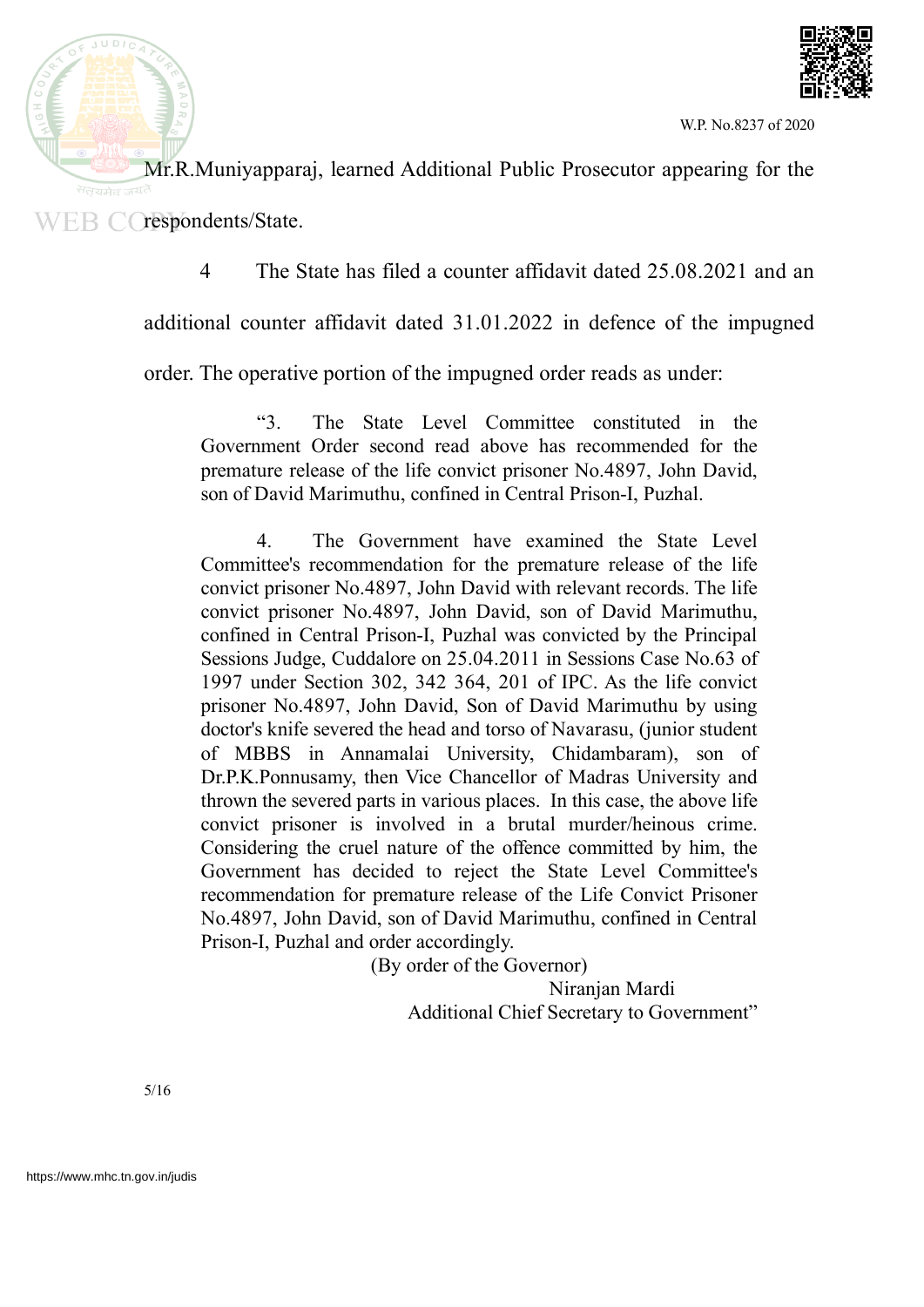

5 At the outset, Mr. A. Ramesh, learned Senior Counsel सत्यमेव जयते appearing for the petitioner, brought to the notice of this Court, the track WEB CO record of John David and submitted that after John David was acquitted by the High Court, he did not at all get involved in any offence and after the judgment of the Supreme Court reversing the acquittal made by the High Court and confirming the judgment and order of conviction and sentence passed by the trial Court, he surrendered and his conduct in the prison thereafter has been exemplary. He placed before this Court the details of educational qualifications John David had acquired while in prison and also the conduct certificate dated 29.12.2017 given by the Superintendent of

Prisons, Central Prison - I, Puzhal, which reads thus:

#### "CONDUCT CERTIFICATE

... ...

He is a well behaved and obedient person and he has sincerely carried out the work allotted to him in an appreciable manner. He was released on leave on many occasions and he has returned to prison on time without any issues.

He has also shared his knowledge with his fellow inmates, teaching them on English and Computer Science.

He is well reformed now and fit to be reinstated into the society.

His conduct is good and satisfactory."

6/16

 $JUDIC$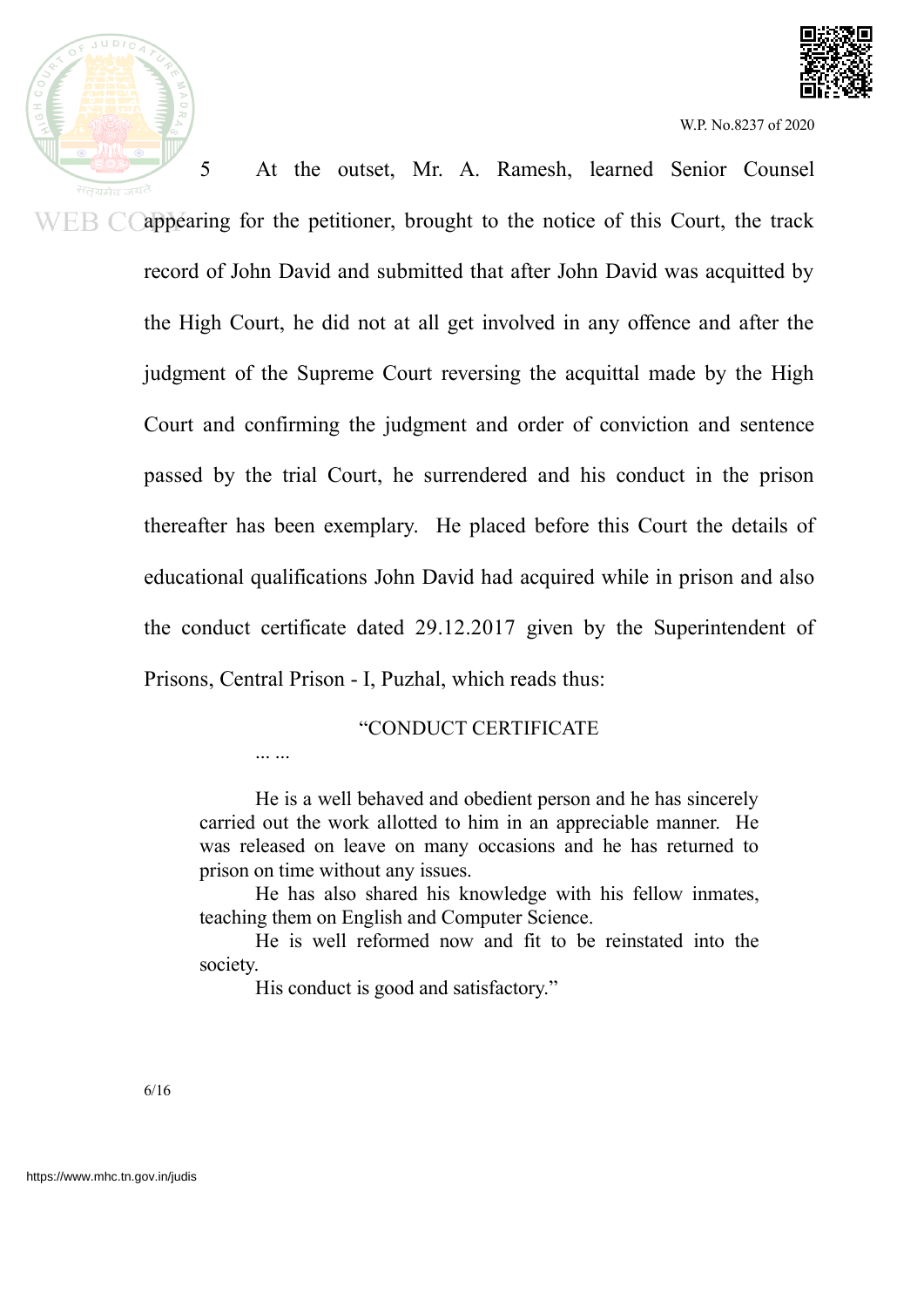

Therefore, according to Mr. A. Ramesh, since John David has turned into a सतयमेव new leaf, the State Government should have considered his case favourably WEB CO and released him under G.O. 64. In support of his contention that John David should have been released prematurely based on his good conduct in the prison, Mr. Ramesh placed reliance on the judgment of the Supreme Court in **Satish @ Sabbe vs. The State of Uttar Pradesh [2020 SCC OnLine SC 811]** and **Home Secretary (Prison) and Others vs. H.Nilofer Nisha [(2020) 14 SCC 161]**.

> 6 Next, Mr. Ramesh took this Court through the impugned Government Order and submitted that the Government had misdirected itself by saying that "John David by using doctor's knife, severed the head and torso of Navarasu", which is factually incorrect, inasmuch as there is no reference to the usage of doctor's knife in the alleged act of John David, but, on the contrary, the findings of the trial Court shows that the knives *viz*., M.Os.9 to 11, were used for cutting fruits and they were not surgical instruments. This according to Mr. Ramesh, shows non-application of mind on the part of the authorities.

 $JUDIC$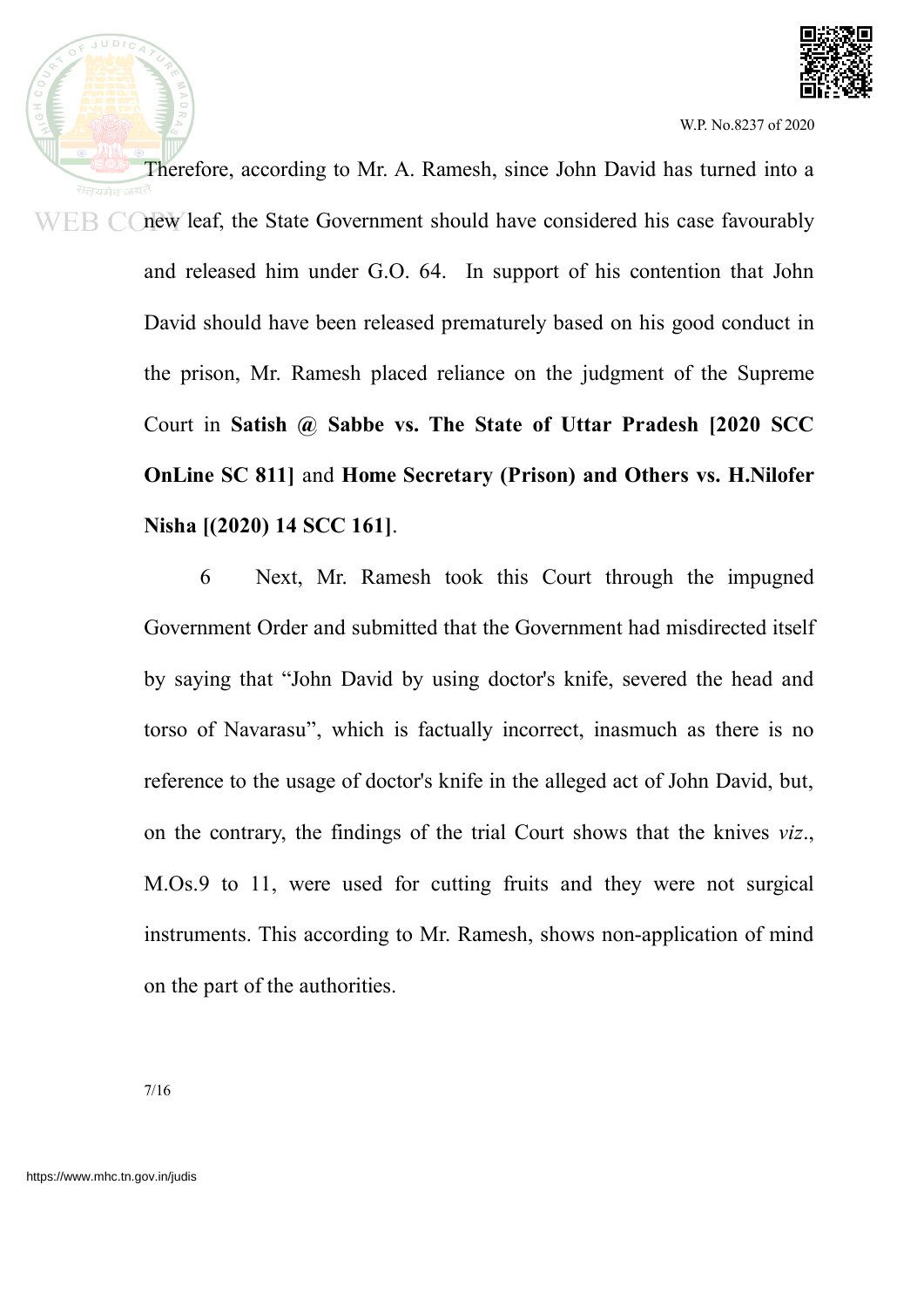



7 Finally, Mr. Ramesh contended that the State Government had  $F_{\rm{B}}$  C released the accused involved in far more heinous offences like the ones in infamous Dharmapuri bus burning case and Melavalavu case, which is discriminatory.

> 8 *Per contra*, Mr. Hasan Mohamed Jinnah, learned Public Prosecutor, refuted the aforesaid contentions and submitted that the Government had rejected the case of John David based on the manner in which the crime was committed and not on the basis that it was committed with a doctor's knives. He also submitted that there cannot be any negative equality under Article 14 of the Constitution of India.

> 9 We initially propose to address two arguments of Mr.A.Ramesh, viz., his reliance on **Satish @ Sabbe** (*supra*) and release of the accused in Dharmapuri bus burning case and Melavalavu case.

> 10 As far as the judgment in **Satish @ Sabbe** (*supra*) is concerned, the issue before the Supreme Court was non-application of Section 2 of the Uttar Pradesh Prisoners Release on Probation Act, 1938, by the executive authorities. This is limpid from paragraph 16 of the judgment of the Supreme Court, which reads thus: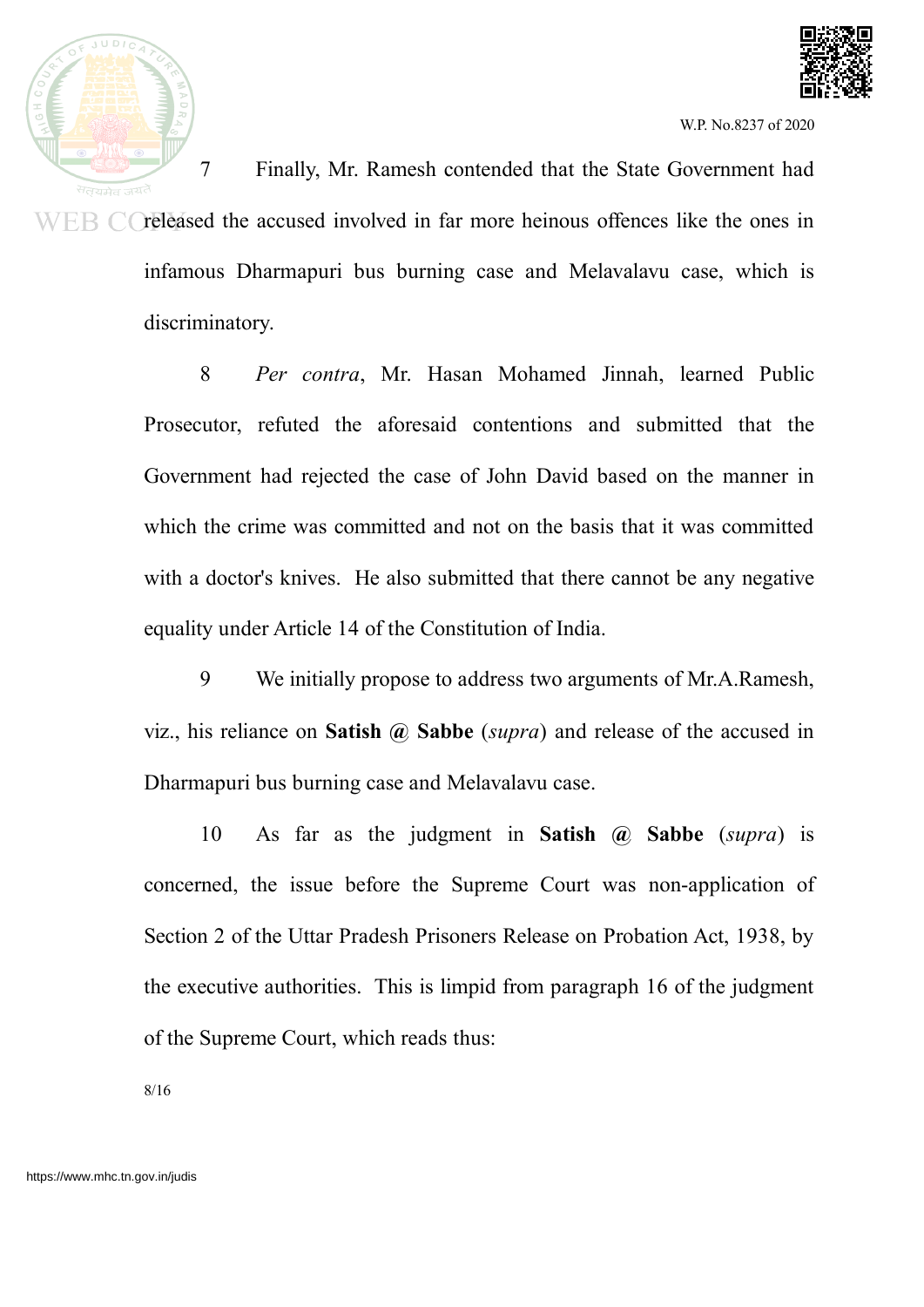



"16. It is no doubt trite law that no convict can claim remission as a matter of right. However, in the present case, the circumstances are different. What had been sought and directed by this Court through repeated orders was not premature release itself, but due application of mind and a reasoned decision by executive authorities in terms of existing provisions regarding premature release. Clearly, once a law has been made by the appropriate legislature, then it is not open for executive authorities to surreptitiously subvert its mandate. Where the authorities are found to have failed to discharge their statutory obligations despite judicial directions, it would then not be inappropriate for a Constitutional Court while exercising its powers of judicial review to assume such task onto itself and direct compliance through a writ of mandamus."

(emphasis supplied)

In Tamil Nadu, we do not have similar provisions as in the State of Uttar Pradesh and hence, this judgment may not be of much avail to John David. In fact, in the same judgment, the Supreme Court has clearly held that no convict prisoner can claim remission as a matter of right. Thus, the case of John David should be decided only within the four corners of G.O. 64.

11 As regards the second argument of Mr. Ramesh, as rightly contended by the learned Public Prosecutor, there cannot be negative equality. At this juncture, apropos it is to allude to paragraph 28 of a very recent judgment of the Supreme Court in **R. Muthukumar and Others vs. Chairman & Managing Director, TANGEDCO & Others [2022 SCC OnLine SC 151]**: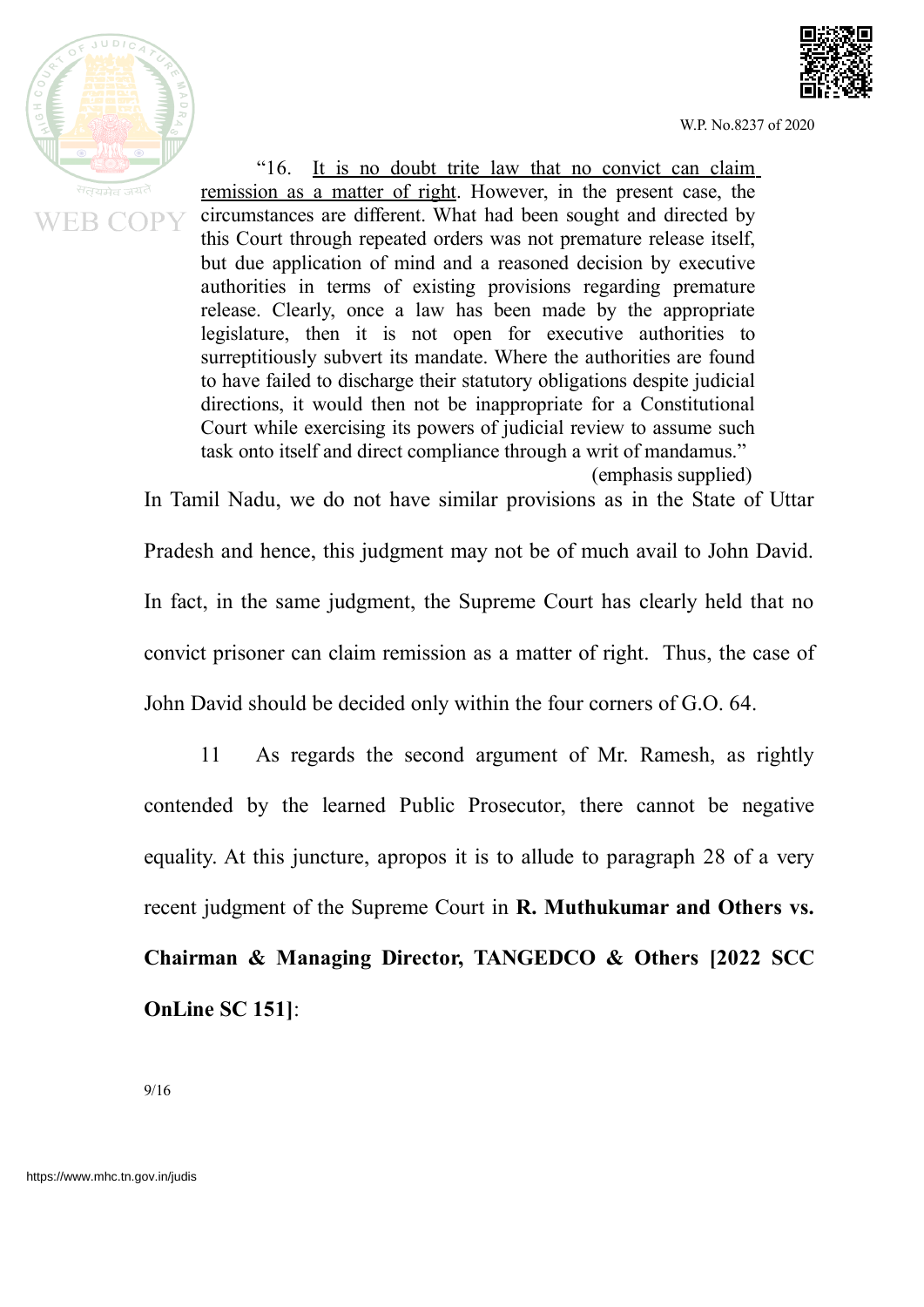



"28. A principle, axiomatic in this country's constitutional lore is that there is no negative equality. In other words, if there has been a benefit or advantage conferred on one or a set of people, without legal basis or justification, that benefit cannot multiply, or be relied upon as a principle of parity or equality....."

Therefore, just because the Government had fallen in error in releasing the accused in the infamous Dharmapuri bus burning case and Melavalavu case, the same error cannot be allowed to be perpetrated and relief granted to John David.

12 Mr. A. Ramesh placed strong reliance on a Division Bench judgment of this Court in **K.Rajasekar vs. State and Others (MANU/TN/0641/2022)***,* in which*,* one of us (PNPJ), was a Member, in support of his contention relating to equality under Article 14 of the Constitution of India.

13 In **Rajasekar** *(supra*), the husband, Rajasekar, and his wife, Shanthi, on account of abject poverty, smothered their three month old child and killed her. The Government granted remission to Rajasekar, but, refused to grant remission to Shanthi, on the ground that the crime was a heinous one. In that case, both of them were convicted under Section 302 read with 34 IPC, as nobody knew, who amongst the two had actually 10/16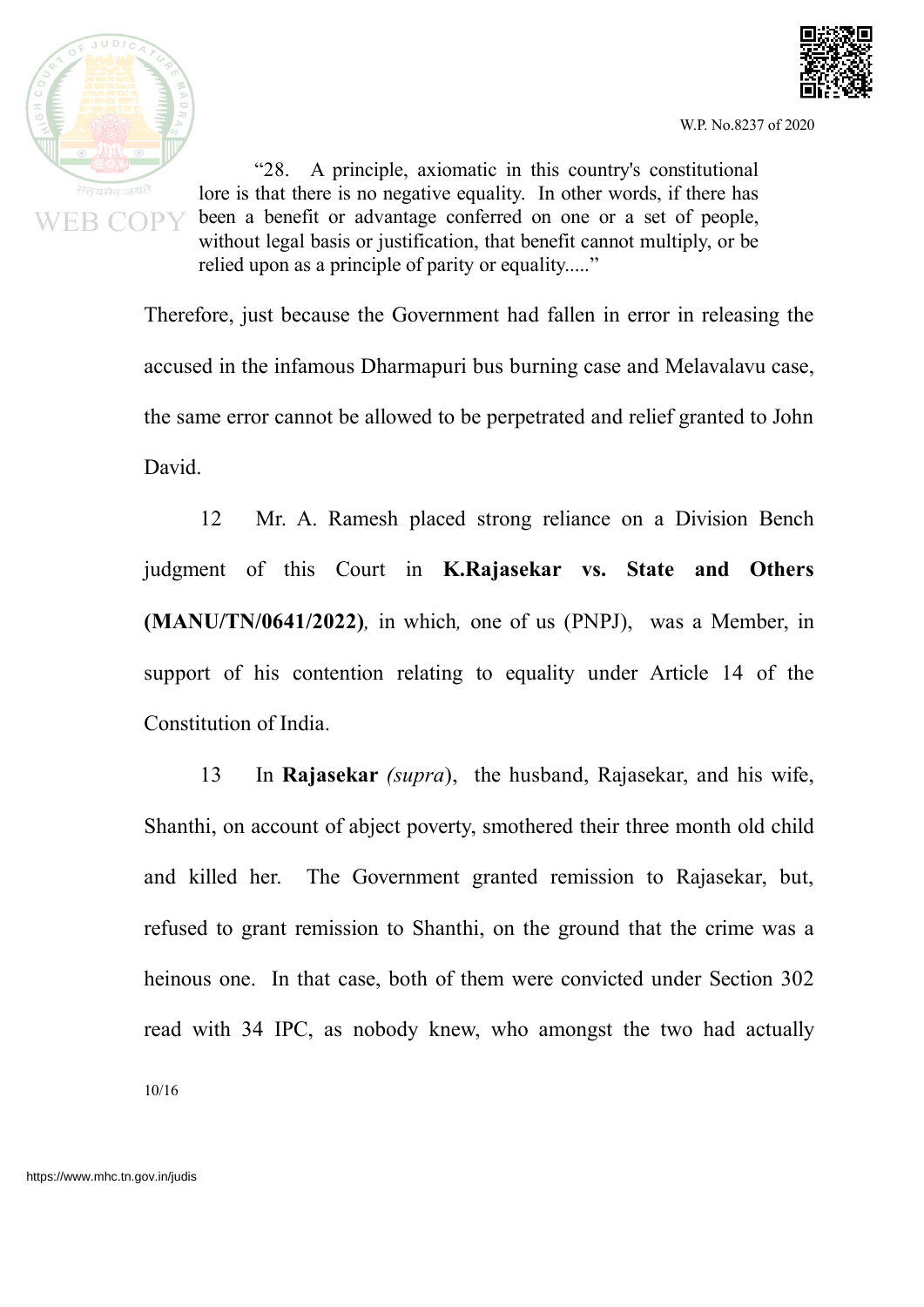

smothered the child, as that was done in secrecy. Therefore, on those facts,  $WEB$  C (this Court held that, if according to the Government, the act of the husband was not heinous, the Government cannot be heard to say that, the act of the wife was heinous and deny her premature release.

> 14 As regards the submission of Mr. A. Ramesh that John David has turned into a new leaf and hence, he should not be deprived of the benefit of G.O. 64, it is true that the conduct of John David in the prison has been exemplary, as could be seen from the conduct certificate issued by the Superintendent of Prisons, Central Prison-I, Puzhal, extracted in paragraph 5 (*supra*) and that is the reason why the State Level Committee had recommended his premature release. However, be it noted, the State Government and the Governor are not bound by the recommendations of the State Level Committee, as the exercise of power for premature release of a convict prisoner under G.O. 64 is under Article 161 of the Constitution of India. This is manifest from paragraph 5 of G.O. 64. That apart, G.O. 64 clearly states as follows:

"5(V) The above cases shall be examined with reference to the above guidelines on a case to case basis.

11/16

 $JUDIC$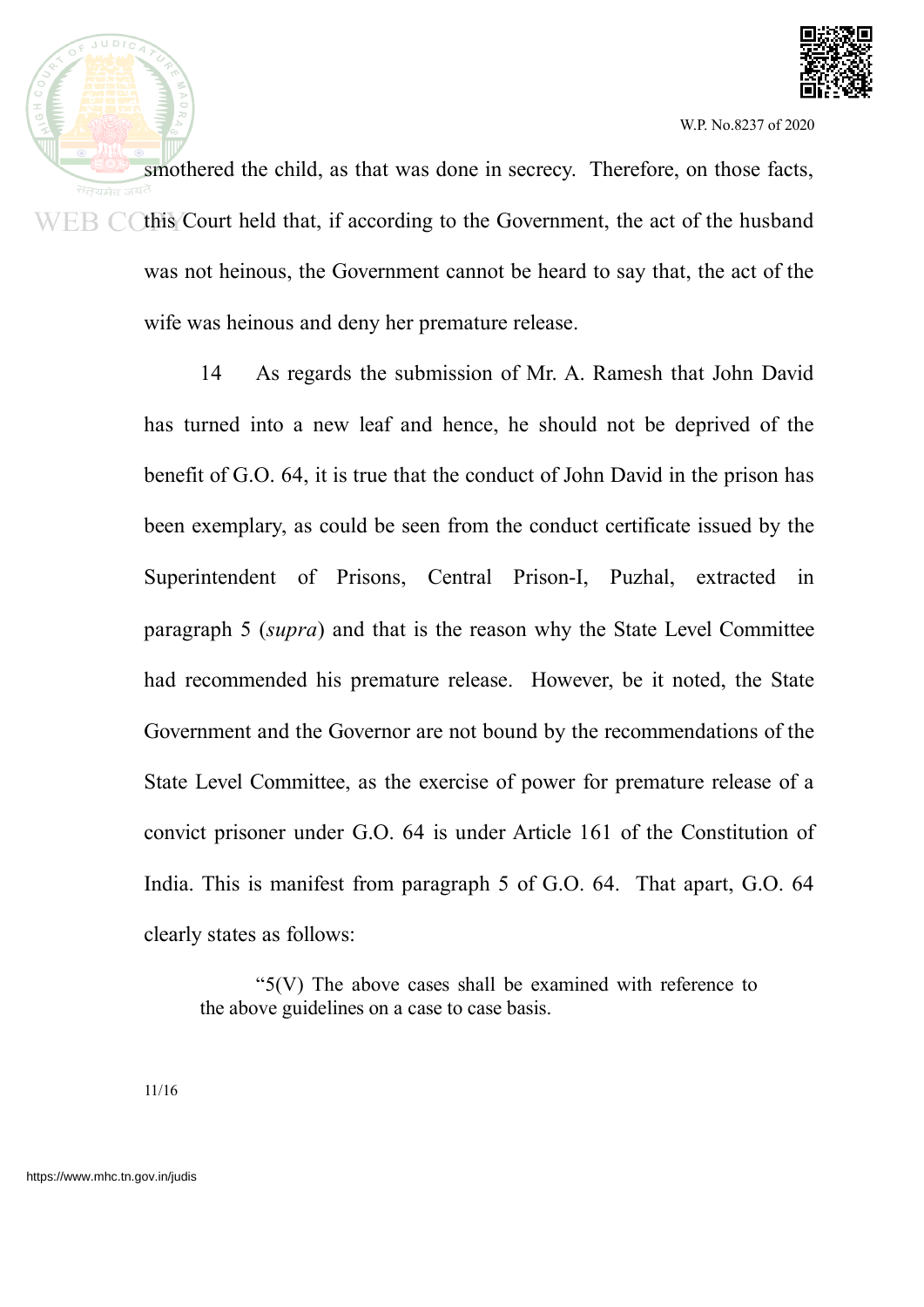

(VIII) The life imprisonment prisoners cannot claim premature release as a matter of right."

WEB COPY<br>The State Level Committee which is composed of the Inspector General of Prisons and the Deputy Inspector General of Prisons (Headquarters) can only recommend a case to the State Government and cannot exercise the power under Article 161 of the Constitution of India. The Governor of the State would exercise the power under Article 161, *ibid.*, on the recommendation of the Cabinet. Thus, the Cabinet has the authority to accept or reject the recommendation of the State Level Committee and accordingly, give their advice to the Governor. In the instant case, it is obvious that the Governor has chosen to reject the recommendation of the State Level Committee *qua* premature release of John David, by the impugned Government Order.

> 15 Further, in **Nilofer Nisha** (*supra*), it has been clearly held at paragraph 26 as under:

"26. We would also like to point out that the grant of remission or parole is not a right vested with the prisoner. It is a privilege available to the prisoner on fulfilling certain conditions. This is a discretionary power which has to be exercised by the authorities conferred with such powers under the relevant rules/regulations. The court cannot exercise these powers though once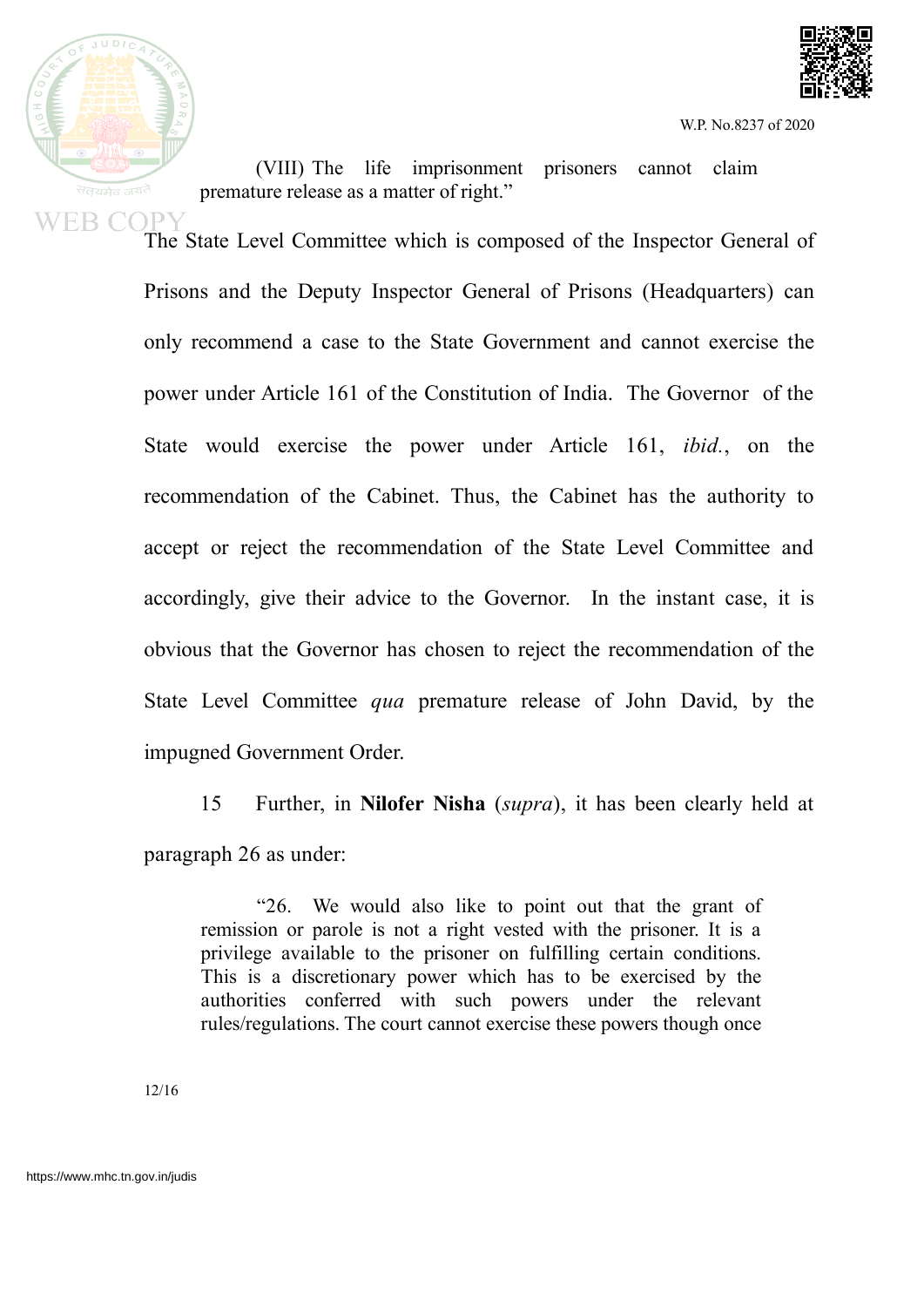



the powers are exercised, the Court may hold that the exercise of powers is not in accordance with rules. ....." In this case, the Government exercised its powers *via* the impugned order and what remains to be done by this Court is to see whether the exercise of powers by the authorities was in accordance with G.O. 64.

16 As contended by Mr. A. Ramesh, it is true that in the impugned order, it is stated that John David had used a doctor's knife, which is factually incorrect. However, we find that the impugned order is not predicated only on this erroneous fact. The other facts, *viz*., the head and torso of Navarasu was severed and the severed parts were thrown in various places and were recovered by the police, have been accepted by the trial Court and the Supreme Court as proved facts. What had weighed with the Government for refusing to grant the relief under G.O. 64 is the brutal and cruel manner in which the murder of Navarasu had been committed.

17 Now, the question is, can this Court, in exercise of powers under Article 226 of the Constitution of India, step into the shoes of the Governor and decide about the sufficiency of the reasons given in the impugned order. The answer to this question is available in **Epuru Sudhakar and another vs. State of Andhra Pradesh and Others [(2006)** 13/16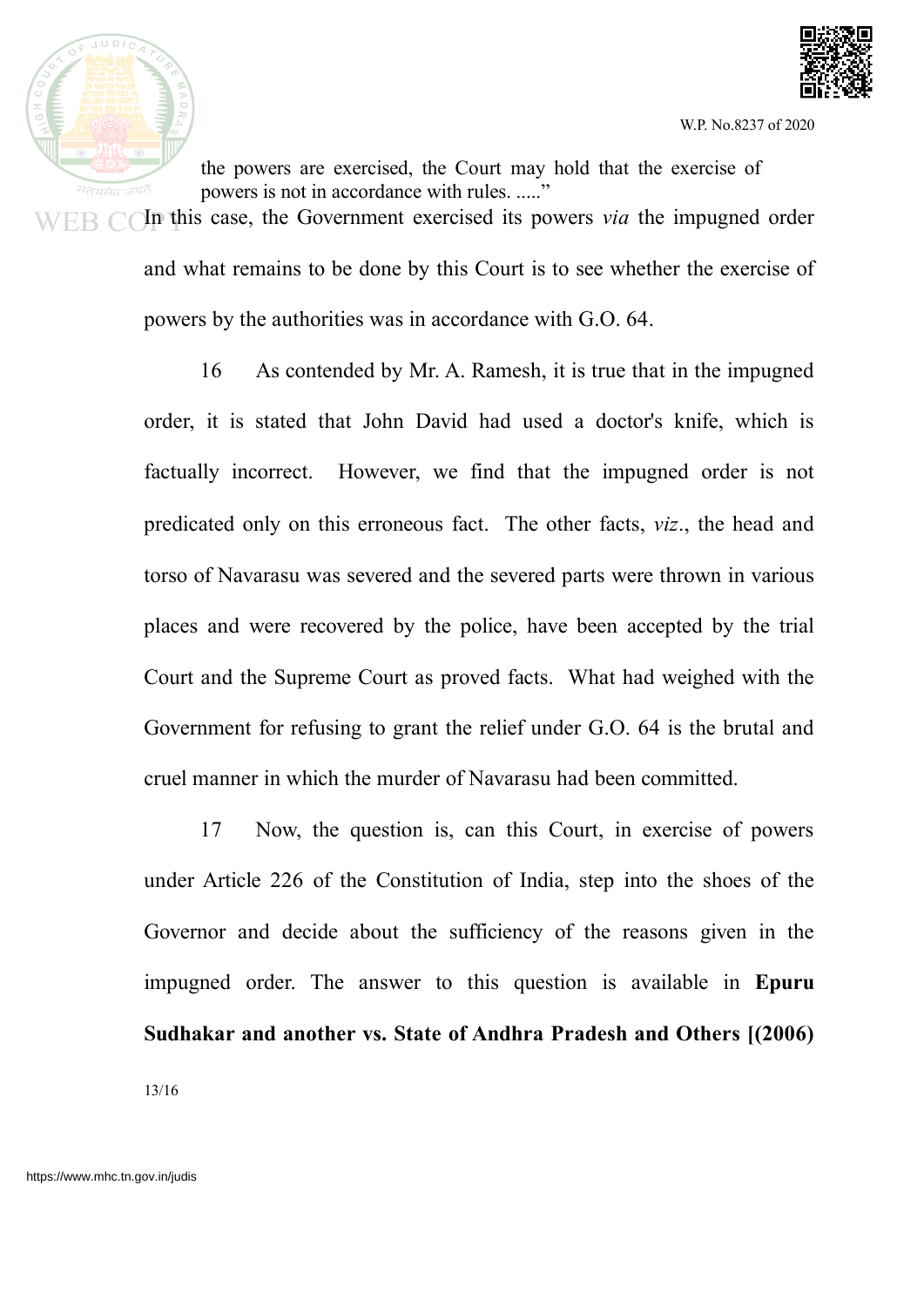



**8 SCC 161]**, which has been extracted in the preamble portion of G.O. 64

 $WEB$  Coitself. Nonetheless, the said portion is reproduced for ready reference.

"......The President and the Governor are the sole judges of the sufficiency of facts and of the appropriateness of granting the pardons and reprieves. However, this power is an enumerated power in the Constitution and its limitations, if any, must be found in the Constitution itself. Therefore, the principle of exclusive cognizance would not apply when and if the decision impugned is in derogation of a constitutional provision. This is the basic working test to be applied while granting pardons, reprieves, remissions and commutations." (emphasis supplied)

*Ergo*, this Court cannot examine the sufficiency of the facts for quashing the impugned Government Order.

18 As regards the reliance placed by the learned Senior Counsel on

**Nilofer Nisha** (*supra*), the Supreme Court, in that case, proceeded to exercise its powers under Article 142 of the Constitution of India on a caseto-case basis and directed the release of the convict prisoners therein. We do not have the powers of the Supreme Court to engage in such an exercise, however sympathetic we may be towards John David. In fact, in **Nilofer Nisha** (*supra*), which arose from this Court, this Court had ordered premature release of convict prisoners under G.O.64, challenging which, the State went on appeal to the Supreme Court. After discussing the legal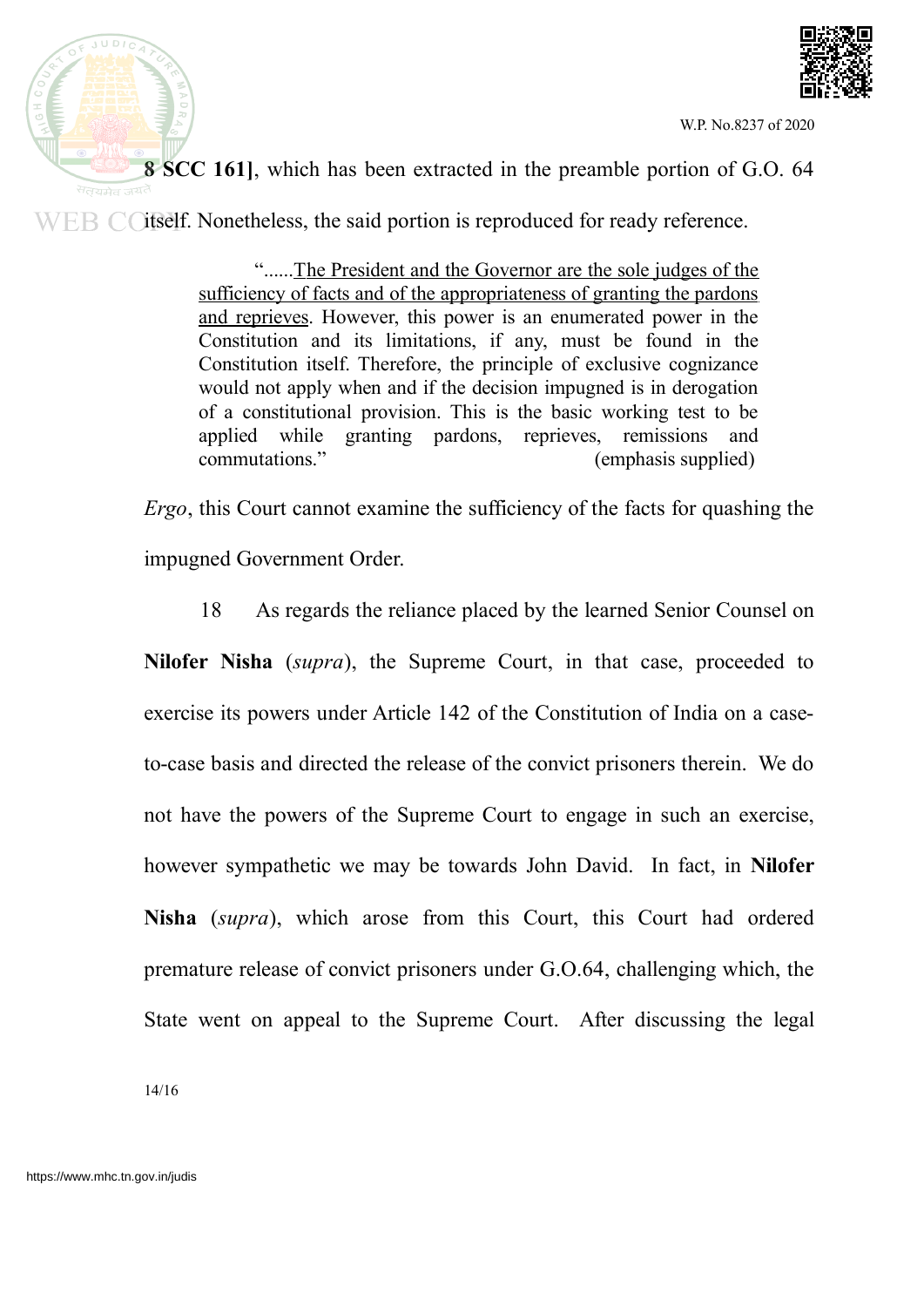

position, the Supreme Court, in paragraph 47, has allowed the State's appeals, but has, under Article 142 of the Constitution of India, gone into the WEB CO case of each convict prisoner and has granted relief.

> 19 That apart, in **Sikkander vs. State, represented by its Secretary to Government of Tamil Nadu and Others (2021 SCC Online Mad 6586)**, a Division Bench of this Court, in which, one of us (PNPJ) was a Member, has discussed all the aspects relating to premature release of convict prisoners under G.O.64 and the law laid down therein is a binding precedent.

> 20 In view of the foregoing discussion, we find no ground whatsoever to interfere with the impugned Government Order.

> In the result, this writ petition fails and is accordingly dismissed as being devoid of merits, however, sans costs. Connected W.M.P. stand closed.

> > **[P.N.P., J] [A.A.N., J] 15.03.2022**

cad

 $JUDIC$